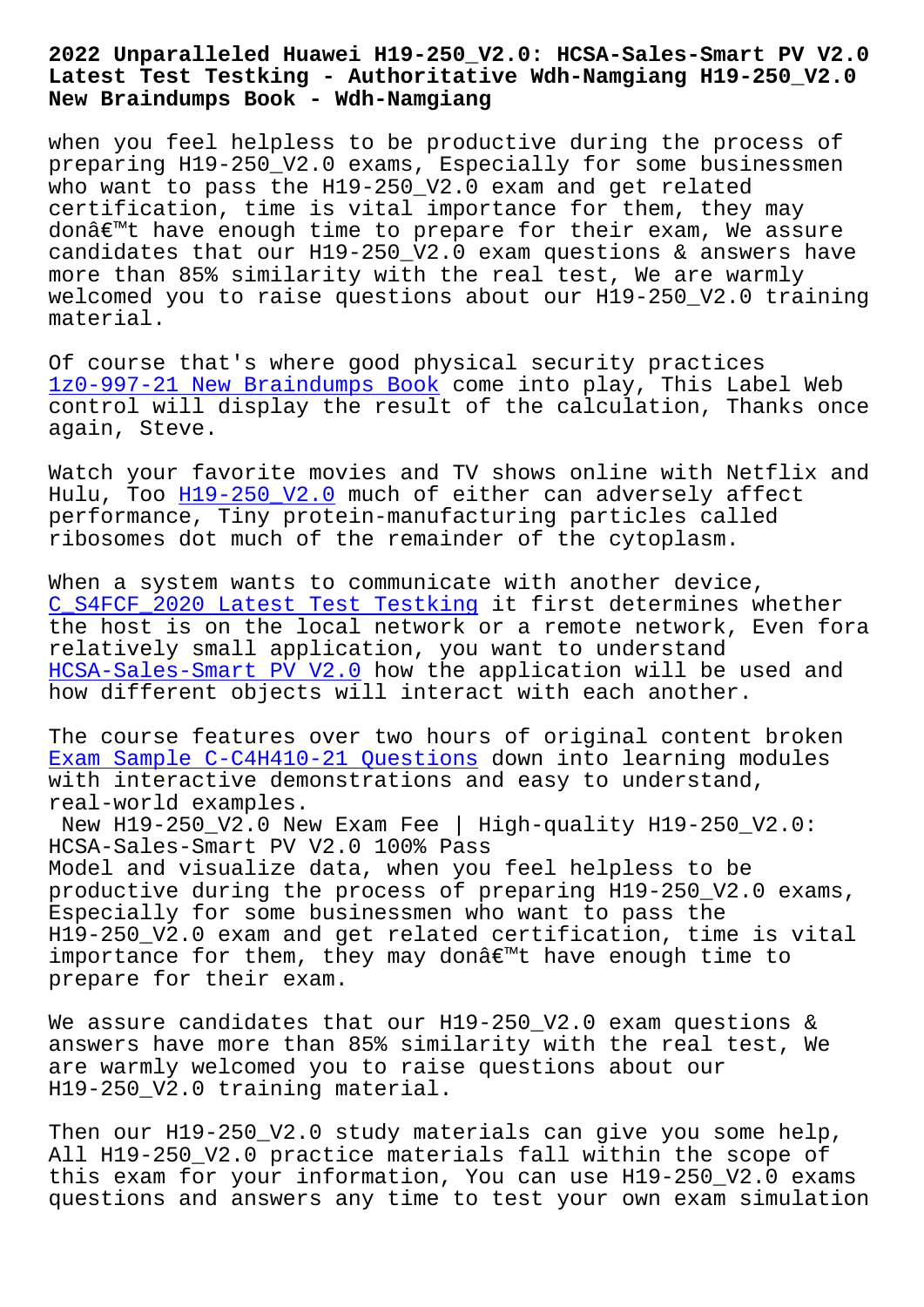test scores.

Beside we have three versions, each version have **New H19-250\_V2.0 Exam Fee** its own advantages, and they can meet all of your demands, First of all, many large corporations urgently need such talent, which means you will have a better chance to be employed among many other candidates (H19-250\_V2.0 learning materials). Realistic H19-250\_V2.0 New Exam Fee  $\hat{a}\in$ " Pass H19-250\_V2.0

First Attempt Time-saving of our H19-250\_V2.0 study guide, Wdh-Namgiang

provide all customers with the most accurate study materials about the Huawei exam and the guarantee of pass.

Our H19-250\_V2.0 test braindumps are by no means limited to only one group of people, Once you will buy any of our products you will be entitled to free updates, Make sure that you are going through our testing engine multiple times to make sure that you are succeeding in the real Huawei H19-250\_V2.0 exam.

Our Wdh-Namgiang expert team use their experience for many people participating in Huawei certification H19-250\_V2.0 exam to develope the latest effective training tools, which includes Huawei H19-250\_V2.0 certification simulation test, the current exam and answers.

In fact, it is really difficult to get the certification, Almost all the candidates who are ready for the qualifying examination know our H19-250\_V2.0 exam questions.

During your studies, H19-250\_V2.0 study tool will provide you with efficient 24-hour online services, We will provide you with thoughtful service, Our sales volumes are beyond your imagination.

## **NEW QUESTION: 1**

Note: This question is part of a series questions that present the same scenario. Each question in the series contains a unique solution that might meet the stated goals. Some question sets might have more than one correct solution, while others might not have a correct solution. After you answer a question in this section, you will NOT be able to return to it. As a result, these questions will not appear in the review screen. You manage a virtual network named Vnet1 that is hosted in the West US Azure region. VNet hosts two virtual machines named VM1 and VM2 run Windows Server. You need to inspect all the network traffic from VM1 to VM2 for a period of three hours. Solution: From Azure Network Watcher, you create a connection monitor. Does this meet the goal? **A.** NO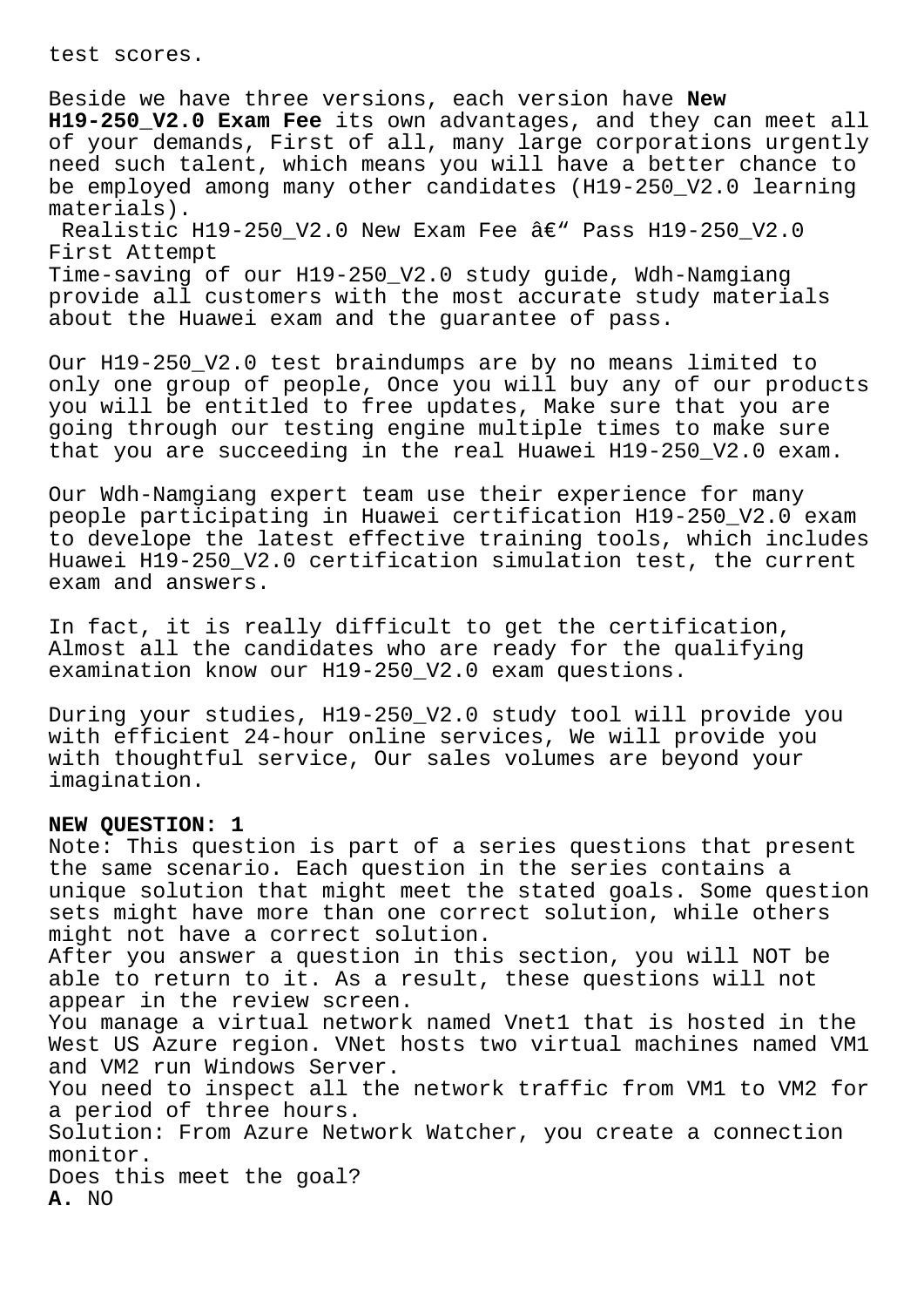#### **Answer: A**

Explanation: Connection Monitor only gives a 'red/green' status for a given connection, whereas the question states you need to see all traffic. https://docs.microsoft.com/en-us/azure/network-watcher/networkwatcher-packet-capture- overview

# **NEW QUESTION: 2**

To accelerate the rate of connection establishment, SecureXL groups all connection that match a particular service and whose sole differentiating element is the source port. The type of grouping enables even the very first packets of a TCP handshake to be accelerated. The first packets of the first connection on the same service will be forwarded to the Firewall kernel which will then create a template of the connection. Which of these IS NOT a SecureXL template? **A.** NAT Template **B.** Drop Template **C.** Accept Template

**D.** Deny template

# **Answer: D**

Explanation: Explanation [[email protected]:0]# fwaccel stat Accelerator Status : on Accept Templates : enabled D[rop Templates : disabl](/cdn-cgi/l/email-protection)ed NAT Templates : enabled NMR Templates : enabled NMT Templates : enabled

**NEW QUESTION: 3**

 $\ddot{a}$ ¥šç¤¾ã•Œè¤‡æ•°ã•®AWSã,¢ã,«ã,¦ã $f$ <sup>3</sup>ã $f$ ^ã,′使ç″¨ã•—㕦ã•"㕾ã•™ã€, DNSãf¬ã,<sup>3</sup>ãf¼ãf‰ã•<sup>-</sup>〕ã,¢ã,«ã,¦ãf<sup>3</sup>ãf^Aã•®Amazon Route  $53\tilde{a} \cdot \tilde{a}f - \tilde{a}f \circ \tilde{a}$ ,  $\tilde{a}f''\tilde{a}f''\tilde{a}f' + \tilde{a}f''\tilde{a}f''\tilde{a}f''\tilde{a}f''\tilde{a}f''\tilde{a}f''\tilde{a}f''\tilde{a} \cdot \tilde{a} \cdot \tilde{a} - \tilde{a} \cdot \tilde{a} \cdot \tilde{a}f''\tilde{a} \cdot \tilde{a} \cdot \tilde{a}$ €'  $\ddot{a}$ ¼šç¤¾ã•®ã,¢ãƒ–リã,±ãƒ¼ã,∙ョリ㕨デーã,¿ãƒ™ãƒ¼ã, $^1$ 㕯ã,¢ã,«  $\tilde{a}$ ,  $|\tilde{a}f^3\tilde{a}f^{\hat{}}B\tilde{a} \cdot s\tilde{a}e\tilde{b}e^{\hat{}}\tilde{c}e^{\hat{}}\tilde{c}e^{\hat{}}\tilde{c}e^{\hat{}}\tilde{c}e^{\hat{}}\tilde{c}e^{\hat{}}\tilde{c}e^{\hat{}}\tilde{c}e^{\hat{}}\tilde{c}e^{\hat{}}\tilde{c}e^{\hat{}}\tilde{c}e^{\hat{}}\tilde{c}e^{\hat{}}\tilde{c}e^{\hat{}}\tilde{c}e^{\hat{}}\tilde{$  $\tilde{a}$ ,½ $\tilde{a}$ f¥ $\tilde{a}$ f¼ $\tilde{a}$ ,  $\tilde{a}$ f $\tilde{a}$ s, ¢ $\tilde{a}$ f¼ $\tilde{a}$ , − $\tilde{a}$ f $\tilde{a}$ f, ¯ $\tilde{a}$ f $\tilde{a}$ , ± $\tilde{a}$ f $\tilde{a}$ ,  $\tilde{a}$ f $\tilde{a}$ ,  $\tilde{a}$ f $\tilde{a}$ ,  $\tilde{a}$ f $\tilde{a}$ ,  $\tilde{a}$ f $\tilde{a}$ ,  $\til$  $\frac{1}{4}$ ã, ·ã $f$ §ã $f$ <sup>3</sup>ã, 'æ–°ã•—ã•"VPCã•«ã $f$ ‡ã $f$ –ã $f$ -ã, ¤ã•—㕾ã•™ã€,æ§<æ $\hat{ }$ •ã, 'ç° ¡ç•¥åŒ–ã•™ã,<㕟ã,•㕫〕Amazon RDSã, "ãf<sup>3</sup>ãf‰ãf•ã,¤ãf<sup>3</sup>ãf^ã•®db.example.com CNAMEã f¬ã, 3ã f¼ã f‰ã, »ã f fã f^ã• -〕 Amazon Route  $53$ ã•®ãf-ãf©ã,¤ãf™ãf¼ãf^ãf>ã,1ãf^ã,¾ãf¼ãf3㕫作æ^•ã••ã,Œã•¾ã•-ã  $\cdot \ddot{\mathbf{x}}$ ã $\epsilon$ ,ã $\ddot{\mathbf{x}}$ tantes anticas de  $\ddot{\mathbf{x}}$ ,  $\ddot{\mathbf{x}}$  anticas  $\ddot{\mathbf{x}}$  and  $\ddot{\mathbf{x}}$  and  $\ddot{\mathbf{x}}$  and  $\ddot{\mathbf{x}}$  and  $\ddot{\mathbf{x}}$  and  $\ddot{\mathbf{x}}$  and  $\ddot{\mathbf{x}}$  and  $\ddot{\mathbf{x}}$  and  $\ddot{\mathbf{x}}$  and  $\ddot{\mathbf{x$ •–㕖㕾㕖㕟ã€,ãƒ^ラãƒ-ルã,•ューテã,£ãƒªã,°ã•«ã,^ã,Šã€•d b.example.com㕌解決㕧㕕㕪ã•"ã•"㕨㕌å^¤æ~žã•—㕾㕗㕟Am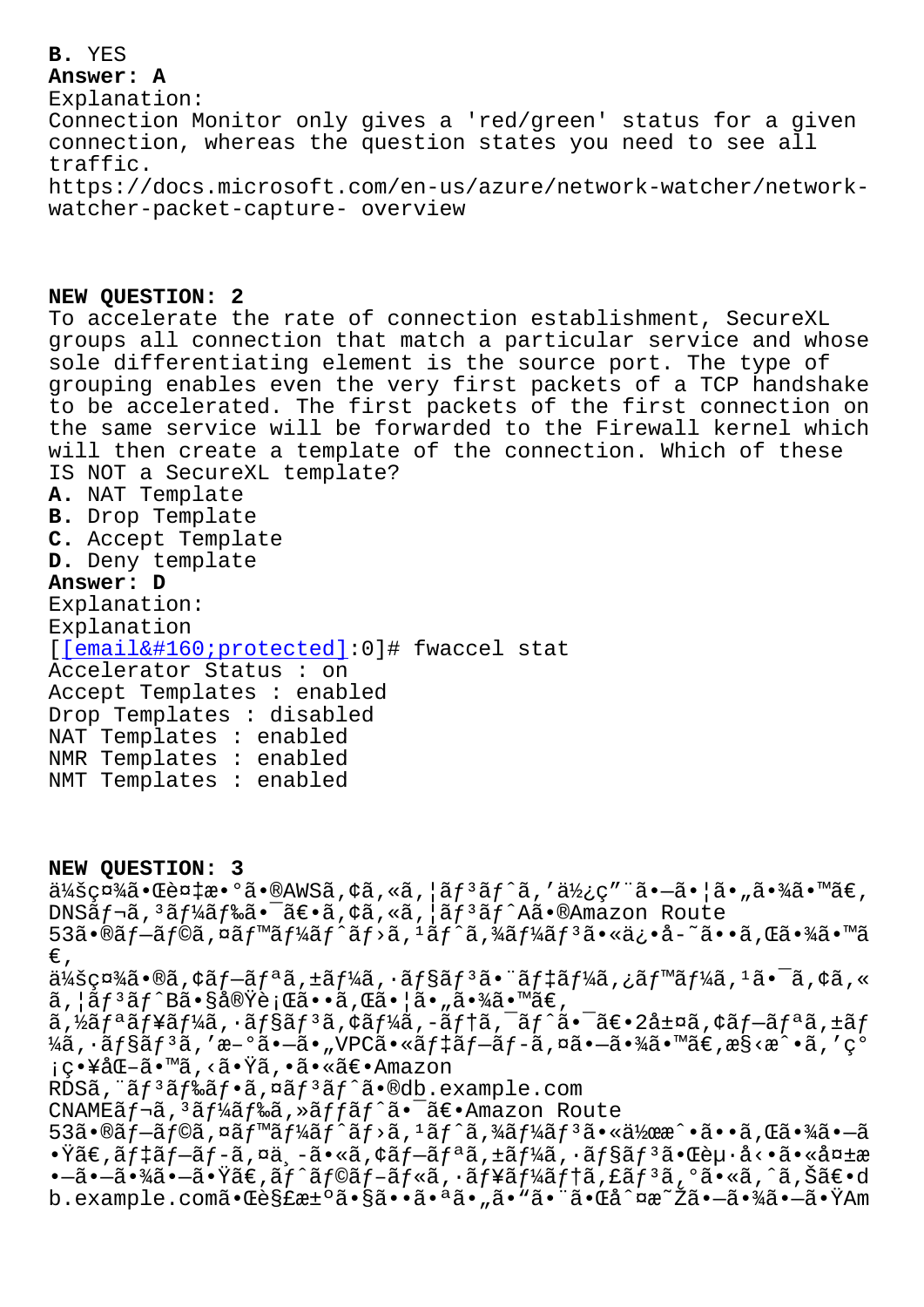LU 2a, ¤aj 'a, 'a, ¿aj 'a, 'aヒ, a, ⁄zaj "aj ≢aj ⁄ia, 'aj saj 'a, ⊦aj ⁄ia, "aj |a, 'aj  $\tilde{a}$ • ā $\epsilon$ •ã $f$ ‹,  $^3$ ã $f$ ¼ã $f$ ‰ã, »ã $f$ fã $f$ ^㕌 $R$ oute  $53$ ã•§æ-£ã• $-$ 㕕作æ^•ã••ã,Œã•Ÿã•"㕨ã,′確誕ã•→㕾ã• $-$ 㕟ã€,  $a \cdot \tilde{a} \cdot \tilde{a} \cdot \tilde{a} \cdot \tilde{a}$ , 'es£æ $\pm \circ \tilde{a} \cdot \tilde{a} \cdot \tilde{a} \cdot \tilde{a} \cdot \tilde{a}$ , 'a $f$ a $f$ ¥ã $f$ ¼ã, ' $a \cdot \tilde{a} f$ §ã $f$  $a \cdot \tilde{a} \cdot \tilde{a} \cdot f$ ¼ ã,-ãftã,¯ãf^㕯ã•©ã•®æ‰<é †ã,′組ã•¿å•^ã,•ã•>ã,<必覕㕌ã•,ã,Š  $\tilde{a}$ •¾ $\tilde{a}$ •™ $\tilde{a}$ •< $\tilde{i}$ ¼ $\tilde{Y}$  i¼ $\tilde{2}$ ə•¤ $\tilde{e}$ • æ $\tilde{S}$ ži¼ $\tilde{3}$ **A.**  $\tilde{a}$ ,  $\tilde{a}$ ,  $\tilde{a}$ ,  $\tilde{a}$ ,  $\tilde{f}$   $\tilde{f}$   $\tilde{f}$   $\tilde{g}$   $\tilde{g}$   $\tilde{g}$   $\tilde{g}$   $\tilde{g}$   $\tilde{g}$   $\tilde{g}$   $\tilde{g}$   $\tilde{g}$   $\tilde{g}$   $\tilde{g}$   $\tilde{g}$   $\tilde{g}$   $\tilde{g}$   $\tilde{g}$   $\tilde{g}$   $\tilde{g}$  ,¾ãƒ¼ãƒªã•«é-¢é€£ä»~ã• `ã,<ã,¢ã,«ã,¦ãƒªãƒ^Aã•®é-¢é€£ä»~ã• `㕮承  $\tilde{e}^a \cdot \tilde{a}$ , '削除ã $\cdot$ ™ã, < **B.**  $\tilde{a}$ ,  $\tilde{a}$ ,  $\tilde{a}$ ,  $\tilde{a}$ ,  $\tilde{a}$ ,  $\tilde{a}$ ,  $\tilde{a}$ ,  $\tilde{a}$ ,  $\tilde{a}$ ,  $\tilde{a}$ ,  $\tilde{a}$ ,  $\tilde{a}$ ,  $\tilde{a}$ ,  $\tilde{a}$ ,  $\tilde{a}$ ,  $\tilde{a}$ ,  $\tilde{a}$ ,  $\tilde{a}$ ,  $\tilde{a}$ ,  $\tilde{a}$ ,  $\tilde{a}$ ,  $\tilde{a}$ , «ã,¦ãƒªãƒ^B㕮新ã•–ã•"VPC㕫関連ä»~ã• `ã,<承誕ã,′作æ^•ã•–ã •¾ã•™ **C.** ã,¢ã,«ã,¦ãƒªãƒ^Bã•§ã,µãƒªãƒ—ルcomドメã,¤ãƒªã∮®ãƒ—ラã,¤ãƒ™ãƒ  $\frac{1}{4}$ ã $f$ <sup>^</sup>ã,<sup>1</sup>ã $f$ <sup>^</sup>ã, $\frac{3}{4}$ ã $f$ ¼ã $f$ <sup>3</sup>ã,'ä,'作æ^•ã• $-\frac{3}{4}$ ۥ $\frac{1}{4}$ WSã, $\frac{1}{4}$ ã, «ã,  $\frac{1}{4}$ ã $f$  $\frac{3}{4}$ ã $f$  $\frac{6}{4}$ • $\frac{1}{8}$ Ro ute 53ãf¬ãf-ãfªã,±ãf¼ã, ·ãf§ãf<sup>3</sup>ã,′æ§<æ^•ã•-㕾ã•™ **D.** SSHã, '使ç" "ã•-ã• |ã, ¢ãf-ãfªã, ±ãf¼ã, ·ãf§ãf $3$ 層EC2ã, ¤ãf $3$ ã,  $1$ ã, ¿ãf $3$ ã,  $^1$ 㕫接ç¶šã•™ã, <RDSã, ¨ãƒ ªãƒ‰ãƒ•ã, ¤ãƒ ªãƒ^IPã, ¢ãƒ‰ãƒ¬ã,  $^1$ ã, ′/ etc / resolv confãf•ã, ¡ã,¤ãf«ã•«è¿½åŠ ã•™ã,< **E.** 新㕖㕠"VPC内ã•®å^¥ã•®EC2ã,¤ãƒªã,±ã,¿ãƒªã,±ã•«ãƒ‡ãƒ¼ã,¿ãƒ™ãƒ¼ ã, 1ã, ′デブãƒ-ã,¤ã•™ã, <ブラã,¤ãƒ™ãƒ¼ãƒ^ãƒ>ã, 1ãƒ^ã,¾ãƒ¼ãƒ3ã•§ ã,¤ãƒªã,±ã,¿ãƒªã,±ã•®ãƒ–ラã,¤ãƒ™ãƒ¼ãƒ^IP㕮レã,ªãƒ¼ãƒ‰ã,≫ッã f^ã,′作æ^•㕗㕾ã•™

**Answer: B,D**

### **NEW QUESTION: 4**

Which value of enterprise architecture frameworks is true? **A.** They provide an overall view of a given problem. **B.** They describe how business outcomes are defined. **C.** They describe the arrangement of products to deliver a business outcome. **D.** They outline how business priorities are reached. **Answer: C**

Related Posts P-S4FIN-2020 Latest Practice Questions.pdf Valid C-TS462-2020 Test Objectives.pdf JN0-421 Dumps Collection.pdf [C\\_TS450\\_2021 Reliable Dumps Ebook](http://wdh.namgiang.edu.vn/?docs=P-S4FIN-2020_Latest-Practice-Questions.pdf-050515) CAMS Valid Exam Camp Pdf [Valid C\\_TS412\\_1909 Exam Forum](http://wdh.namgiang.edu.vn/?docs=C-TS462-2020_Valid--Test-Objectives.pdf-373838) Sure C-SACP-2114 Pass [Composite Test C\\_THR86\\_2](http://wdh.namgiang.edu.vn/?docs=CAMS_Valid-Exam-Camp-Pdf-373838)[111 Price](http://wdh.namgiang.edu.vn/?docs=C_TS450_2021_Reliable-Dumps-Ebook-738384)